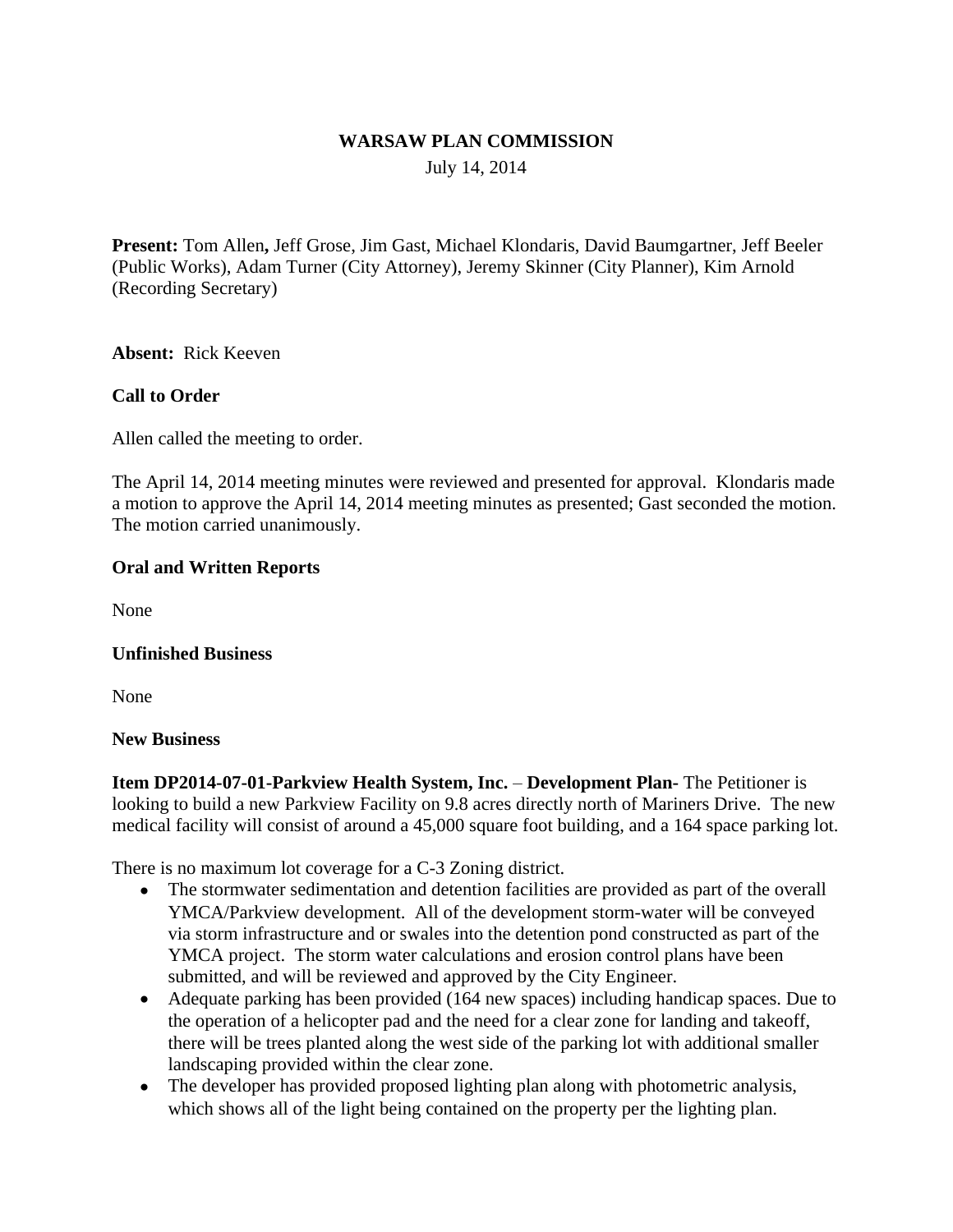- The building meets the setbacks for a C-3 zoning district: Front setback is 25-feet, proposed building is more than 240+-feet; Side setback is 0-feet, proposed building is 100+-feet and 80+-feet; Rear setback is 15-feet, proposed building is 120+-feet.
- This project does include the extension of public utilities, with a proposed sewer main extension. All water main improvements will be approved by Indiana American Water. There will be private lateral sewer lines constructed as part of this development. All storm and sewer infrastructure will have to pass City approved testing and construction standards as outlined by the City of Warsaw's Standards and Specifications.
- The Building design will also comply with the City's façade design requirements. The design encompasses 4 of the required 3 design elements. Those elements include varying material and color used for the façade and offsetting façade and roof line.
- Parkview has provided a detail landscape buffer between the proposed medical facility and the easterly residential development. That landscape buffer is to consist of an earthen mound, privacy fence, and two rows of spruce trees along Parkview's property, and the continuation of the earthen mound and spruce trees along the southern portion of YMCA's property.

In reviewing this development, City Planner Skinner sees no reason why the development plan should not be approved and he recommended the Plan Commission approve the Development Plan for the Parkview Medical Facility, with the following conditions:

- 1. This approval is for the development plan, and does not include the building permit which is subject to State Release and review by City Planner Skinner, Todd Slabaugh (Building Commissioner), and Joe Fretz, City Fire Department.
- 2. The development must comply with the City's erosion control ordinance.
- 3. Parkview provides final approved construction documents for all of the necessary utilities, specified approved construction details for Mariners Drive extension, final approved development plan documents approved by the City Engineer and Planning Department.
- 4. Parkview enters into an approved Development Agreement with the City of Warsaw outlining the nature of the proposed public improvements to be constructed as part of the Parkview project.

Allen opened the meeting for anyone wishing to speak in favor or against the petition.

Pete Mallers, representing Parkview, clarified the name of the future facility. It will be Parkview Warsaw. He presented the tentative plans and answered questions of Board Members. Construction of the facility is scheduled to begin in late November, 2014, for the first phase. Completion projected for October of 2015.

With no other person to speak in favor of the petition, Allen opened the meeting to any person opposed to the petition.

Judy Blubaugh, President of the Homeowners Association of Silver Fox, Patricia Coy, Larry Bair, and Neidra Dobbins, residents of Silver Fox, expressed concern with the amount of landscaping and the headlights from cars shining into homes of the residents. They would like the fence to extend as far as possible. They also expressed concerns about pedestrians cutting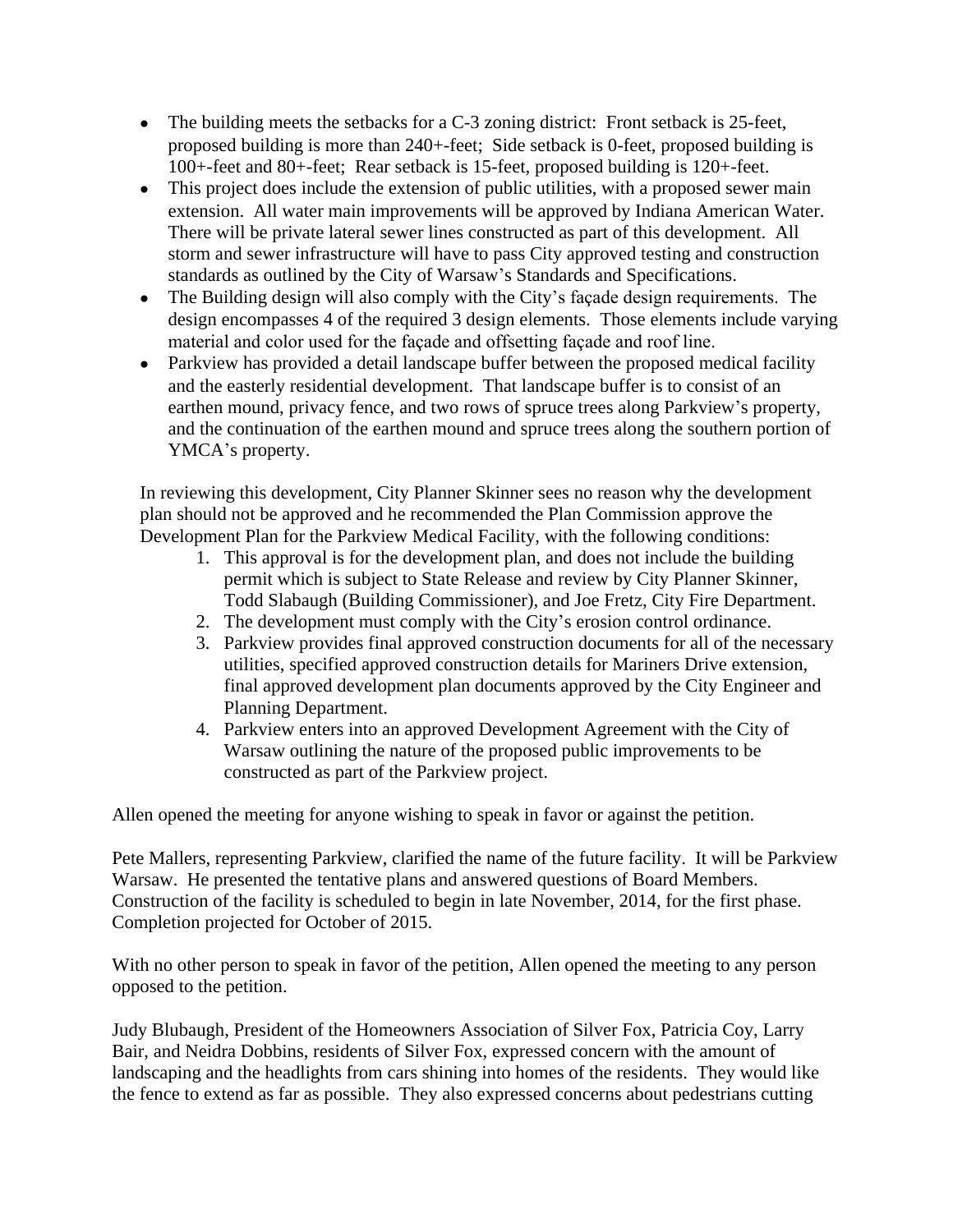through their yards walking to the YMCA. City Planner Skinner addressed the issue. Parkview has agreed to fence and landscape their portion. They wish to work with the YMCA on the issue but cannot speak on behalf of the YMCA, who owns the portion of property the residents are concerned about. Mr. Mallers committed to speaking with the YMCA about the issue but it is not part of the petition to be voted on by the Plan Commission at this meeting.

Steve Lawlor expressed concern about two hospitals operating in Warsaw, the location of the proposed facility, and feels all patients will be sent to Fort Wayne. Commission President Allen explained his concerns were outside the authority of the Plan Commission and thanked him for his input.

With no other person to speak in favor or against the petition, the public portion of the meeting was closed.

Discussion followed among Commission Members. Baumgartner made a motion to approve the Development Plan with restrictions for Parkview Health System, Inc. - Item DP2014-07-01, Grose seconded the motion. The motion passed unanimously.

**ITEM 2014-07-04**-**Subdivision**-**Preliminary Plat**-The Petitioner is requesting the Plan Commission approve the preliminary plat for Parkview/YMCA Subdivision located at the north end of Mariners Drive, east of US 30. The preliminary plat for Phase 1 has been submitted and reviewed for its conformity to the Subdivision Ordinance. The lots meet all of the development standards for a subdivision in a C-3 zoning district. The proposed development will provide adequate ingress and egress and have the ability to obtain sanitary sewer and water to the proposed lots. This plat is creating 2 new commercial lots from the original 37.23 acres. The subdivision will extend sewer and water to the proposed lots, and provide ingress and egress by the proposed extension of Mariners Drive, as depicted on the plat. It is important to note that unlike residential subdivisions, each individual lot will be required to file a development plan addressing any storm drainage, ingress and egress, fire and building requirements, utility connections, and so forth. Both lots meet the minimum lot requirements for a C-3 Zoning District shown below, and are of adequate size for commercial developments.

The following are the requirements for a C-3 District:

- No Minimum Lot Size
- Minimum setbacks of 25' front, 20' rear, 0' side yard  $(20)$ ' when adjoining residential)
- No Maximum Lot Coverage
- 60' Building Height Restriction

 The plans have been reviewed by the Planning Department. All of the lots are of adequate size for commercial development, and meet the minimum requirements for the C-3 zoning district. The proposed plat allows for adequate ingress and egress by the extension of Mariners Drive. The plat also allows for adequate means to connect to sewer, water and additional utilities, as well as provide adequate space to screen the proposed road extension from the residential development to the east. City Planner Skinner noted that this is the preliminary plat approval, and additional approval will be required prior to approving the final plat. Those requirements